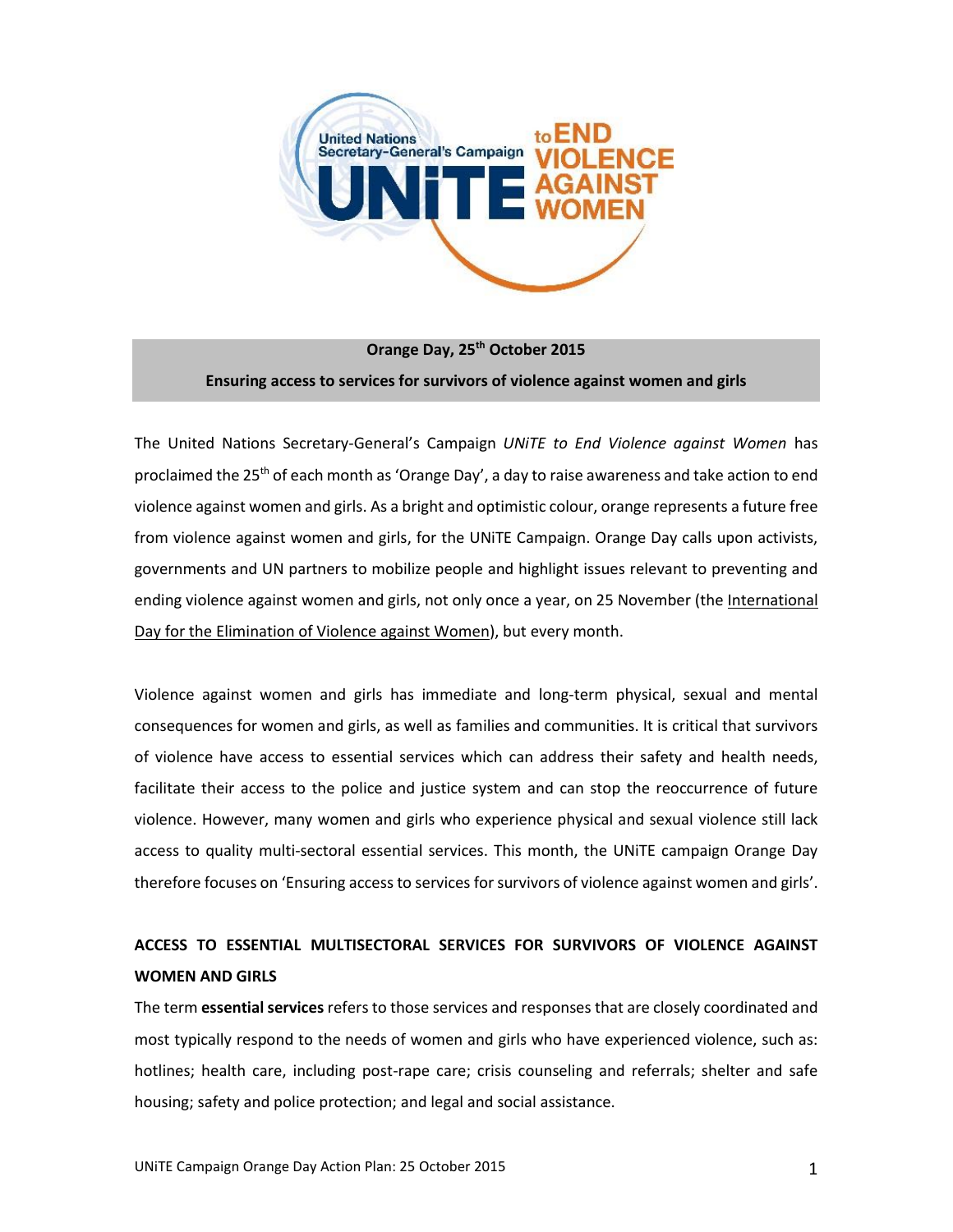According to a number of binding global conventions, agreements and resolutions, States are obliged to take responsibility for responding to violence against women and girls. However at present, even where basic support services exist in the world, they are typically underfunded, understaffed, not of sufficient quality and mostly available in the capital or district-level cities. Even in high-income countries, the availability, quality and access to such services can be insufficient or limited in scope or coverage. Essential services for women and girls, especially those who suffer multiple forms of discrimination and/or are particularly marginalized, such as migrant and younger women, women living with disabilities or HIV, or those living in remote or rural areas, are even more inaccessible.

The lack of access by women to coordinated, quality essential services means that they continue to suffer from the physical and mental impacts of violence including acute physical injuries, serious injuries leading to severe disability, unwanted pregnancy, other obstetric/gynecological complications, depression and stress and anxiety disorders.

### **KEY CURRENT INITIATIVES**

## UN Joint Programme on Essential Services for Women and Girls subject to Violence

To improve the quality of and access to essential multi-sectorial services, UN Women, together with four other agencies, UNFPA, WHO, UNDPA and UNODC, has established the **[Essential Services](http://www.unwomen.org/~/media/headquarters/attachments/sections/library/publications/2014/brief-essential%20services-web.pdf)  [Programme](http://www.unwomen.org/~/media/headquarters/attachments/sections/library/publications/2014/brief-essential%20services-web.pdf)**. This initiative seeks to fill the gap between the agreements made at the international level for responding to violence against women, which stress the need for access to quality services for survivors, and country level activity, by providing technical guidance on how to develop quality services and responses.

The multi-year programme will involve the following steps: reaching global agreement on the core set of essential services required to respond to violence against women in the areas of health, police and justice, social services and coordination and governance; the development and/or adaptation of guidelines for the provision of these services; the provision of technical assistance including guidance for implementation and capacity building for service providers; and, in the second phase of the programme, the identification of countries to serve as testing sites for how the guidelines might be implemented in different contexts.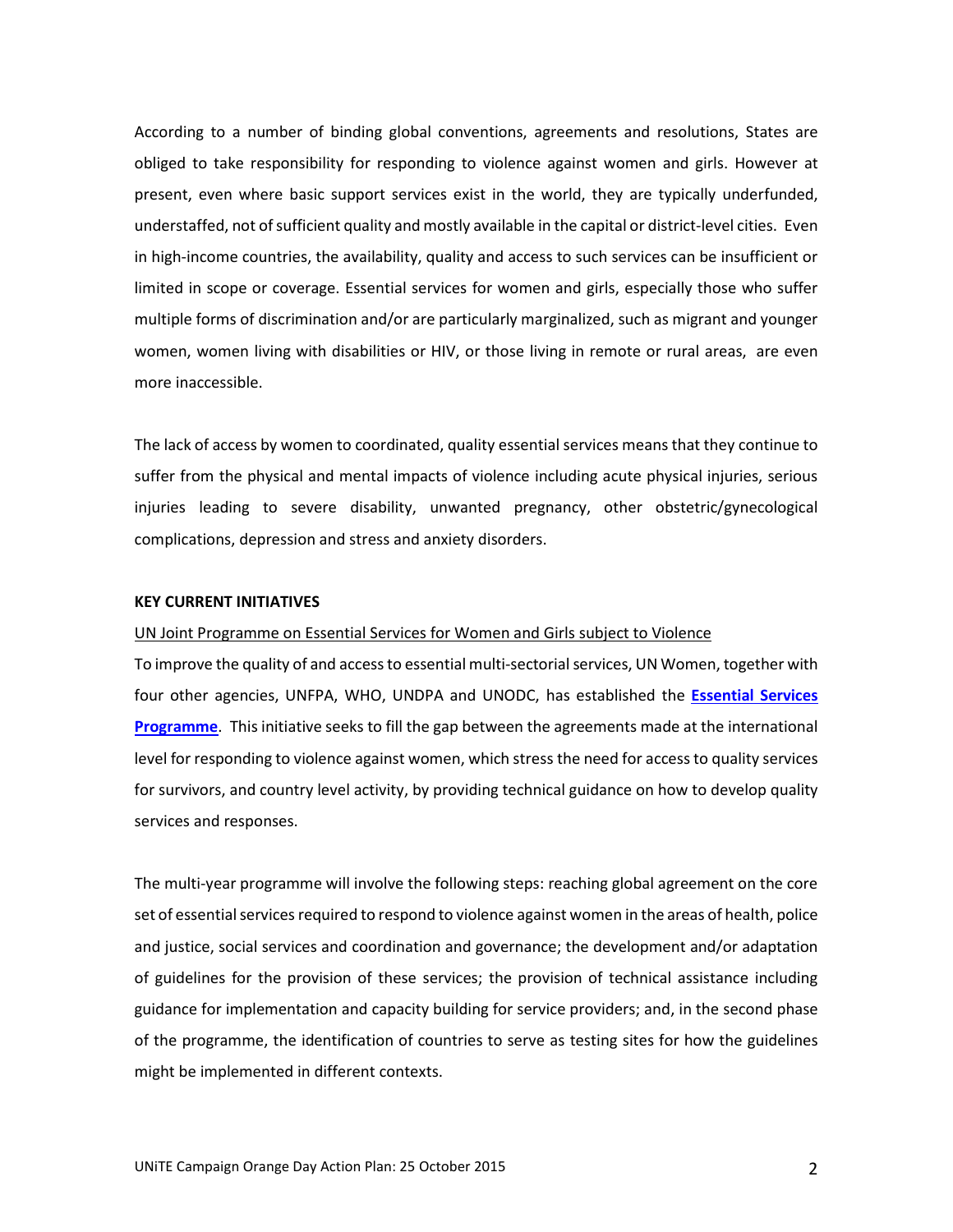The process for finalizing the guidelines is through global technical consultations with key experts from governments, academia, civil society organizations and the women's movement on each relevant area or sector. The development of this guidance has been focused on low to medium income countries but can be applied universally. It is envisaged that countries integrate these guidelines into the existing policies and practices of the various sectors. The guidelines are currently being finalized for release on 9-10 December 2015. Testing of the guidelines will begin in 2016.

#### The Third World Conference of Women's Shelters

On request of the Global Network of Women's Shelters (GNWS) the Dutch Foundation of Women's Shelters and its partners are organising the [3rd World Conference of Women's Shelters](http://www.worldshelterconference.org/en/) to be held from 3-6 November 2015 in The Hague, the Netherlands. The Conference is an important forum for advancing the issue of responding to violence against women and girls, and ensuring it remains a global priority. Around 1,000 participants from over 100 countries with various backgrounds will come together to exchange knowledge and experiences, strengthen existing alliances and promote new ones, and generate awareness in the wider community and public arena.

A closing statement will be developed and agreed, which will include a range of actions to be undertaken in support of efforts to eliminate violence against women and girls and ensure improved access to quality essential services for survivors of violence. In recognition of Orange Day and to draw vital attention to the importance of access to services for survivors of violence against women and girls, on 24 and 25 October, the Peace Palace in the Hague will be illuminated orange, as organized by the Global Network of Women's Shelters and supported by the ministry of Foreign Affairs, the City of the Hague, Philips and the Peace Palace.

#### **ORANGE DAY ACTIVITIES**

- Find out more about why shelters are crucial to survivors of violence, what kind of services they provide, the main challenges they face, and key strategies to improve access to essential services for survivors of violence at the Virtual Knowledge Canter to End Violence against Women and Girls: [http://www.endvawnow.org/en/modules/view/15](http://www.endvawnow.org/en/modules/view/15-shelter.html#325) [shelter.html#325](http://www.endvawnow.org/en/modules/view/15-shelter.html#325)
- Follow developments at the 3rd World Conference on Shelters in November and watch out for the closing statement @3WorldShelter (#3WCWS) or o[n Facebook.](https://www.facebook.com/GlobalNetworkofWomensShelters) Check out the Peace Palace going Orange on 25 October!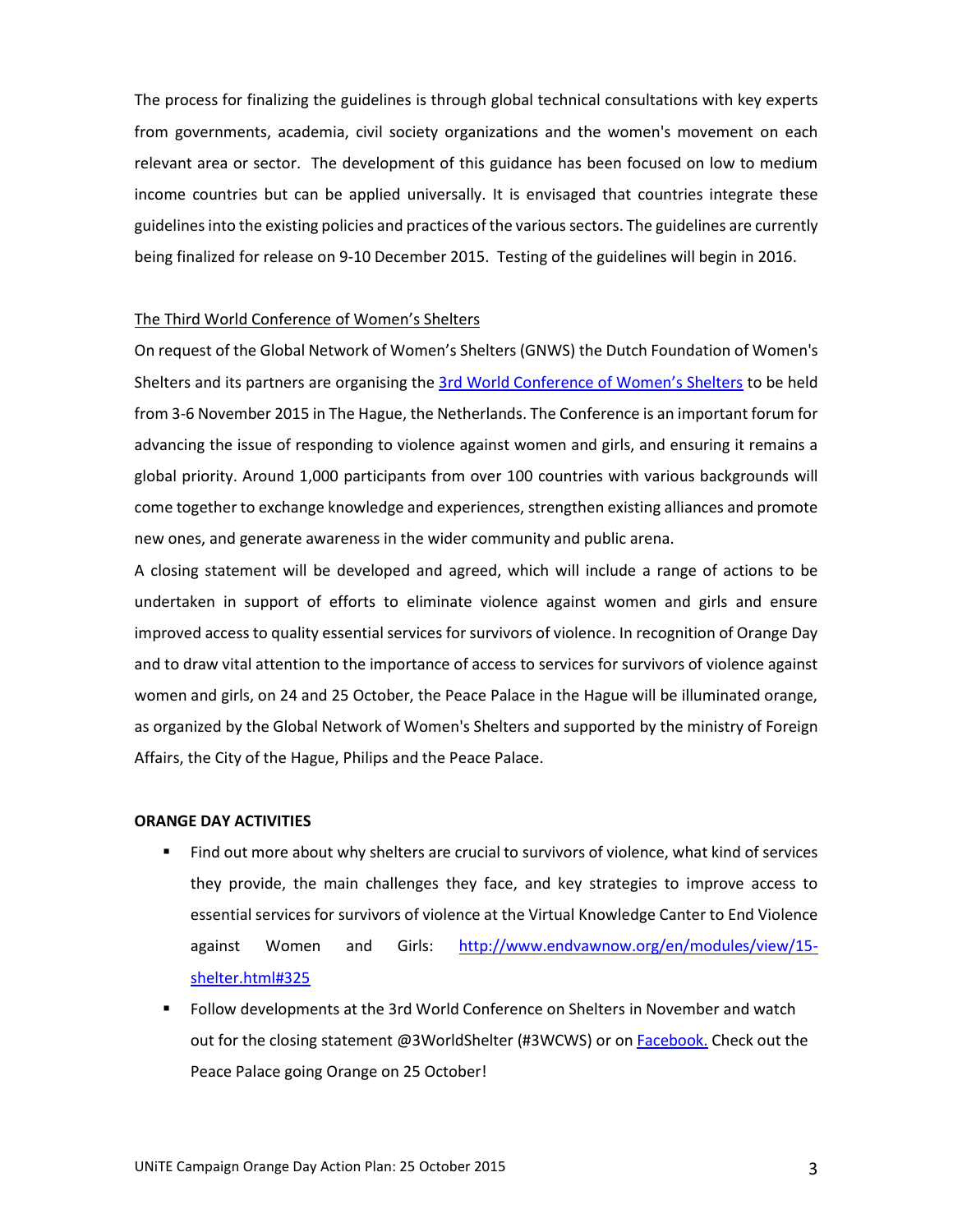Wear orange on 25 October and show your support for ensuring access to essential services for survivors of violence against women and girls. Share your photos and messages with us at<https://www.facebook.com/SayNO.UNiTE> and [https://twitter.com/SayNO\\_UNiTE](https://twitter.com/SayNO_UNiTE)

## **SAMPLE SOCIAL MEDIA MESSAGES**

## **TWITTER**

On #OrangeDay, #UNiTE says more must be done to ensure survivors of #VAW access the services they need <http://ow.ly/ORdug> v @SayNO\_UNiTE

Its #OrangeDay! I'm wearing orange in support of access to essential services for survivors of #VAW http://ow.ly/ORdug v @SayNO\_UNiTE

This #OrangeDay, learn more about how we can improve access to services for #VAW survivors http://ow.ly/TDKye v @SayNO\_UNiTE

3rd World Conference on Women's Shelters starts on 3 Nov! Follow @3WorldShelter #3WCWS & learn more http://ow.ly/TGNbg #OrangeDay

What are essential services for women survivors? Does your country have them? Learn more: http://ow.ly/ORdug #OrangeDay v @SayNO\_UNiTE

# **FACEBOOK**

Happy #OrangeDay! This month's Orange Day highlights the need to ensure access to essential services for survivors of violence against women and girls which keep them safe, address their health needs and facilitate their access to justice. Even where basic support services exist in the world, they are typically underfunded, understaffed and can be difficult to access, leaving many survivors to face the physical, mental and practical consequences of the violence they have faced without adequate support. Learn more: <http://ow.ly/ORdug>

On 25<sup>th</sup> October, #OrangeDay, ahead of the 3<sup>rd</sup> World Conference on Women's Shelters in the Netherlands, the Peace Palace in the Hague is going orange! The Conference will bring together activists and practitioners from around the world to determine a range of actions to support survivors of violence against women and girls. I'm wearing orange today to show my support for